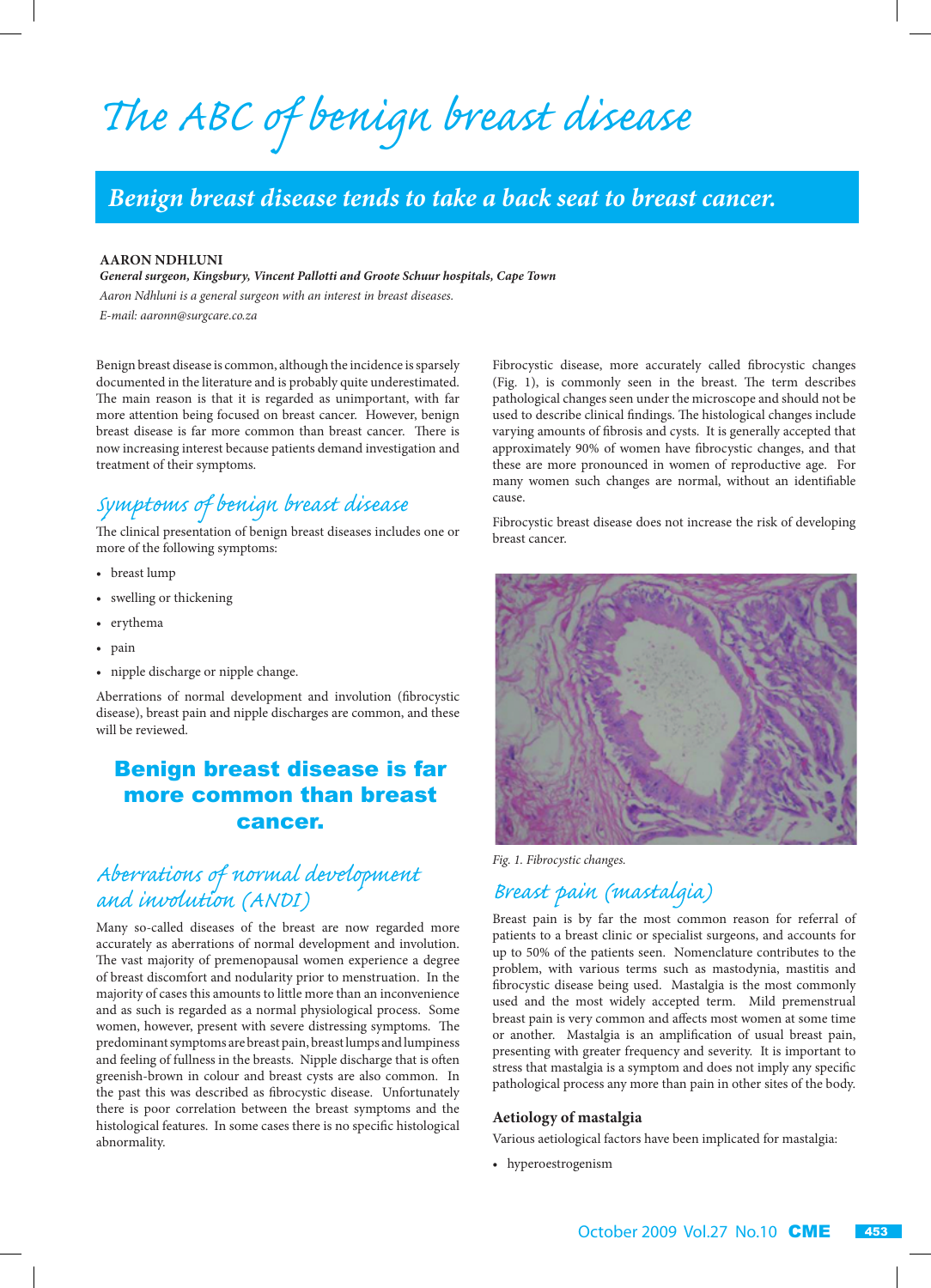#### **B enign breast disease**

- abnormal fluid retention
- abnormal prolactin secretion
- excessive caffeine ingestion
- inadequate essential fatty acid intake
- psychoneurosis
- medication (Table I)
- age at first live birth
- nulliparity
- breast feeding.

A vast majority of clinical studies have failed to demonstrate significant differences in levels of serum progesterone, oestradiol or prolactin among women who have breast pain and those who do not. There is a weak causal relationship with some drugs.

Mastalgia may be related to infection, malignancy, or extramammary conditions such as muskuloskeletal chest wall pain (Tietze syndrome or costochondritis), cervical spine disease, cardiac disease, or others. Therefore a careful assessment is necessary to identify the underlying cause of the pain. A primary breast cancer should be ruled out because it is the leading cancer among women.

### Fibrocystic breast disease does not increase the risk of developing breast cancer.

There are two distinct types of mastalgia – cyclical and non-cyclical. Cyclical mastalgia is breast pain with a definite association with the menstrual cycle, while non-cyclical mastalgia is unrelated to the monthly cycle. Because of the cyclical relationship to the menstrual cycle, cyclical mastalgia is generally found in premenopausal women, with the commonest age of presentation being 15 - 40 years. This pain is frequently, but not always, bilateral. Non-cyclical mastalgia, on the other hand, occurs in both pre- and postmenopausal women. It has a more chronic presentation and tends to be unilateral. Sometimes the pain is well localised. Non-cyclical mastalgia has a higher relationship with extramammary causes.

#### **Treatment of mastalgia**

When a woman presents with mastalgia, a thorough history and physical examination are necessary to rule out any underlying pathology. Mammography, breast ultrasound or breast biopsy may be warranted for diagnostic purposes.

The reason for many referrals by general practitioners is anxiety and fear of breast cancer on the part of the patient, the parent or her doctor. It is therefore important not only to treat the symptoms but also to allay any fears that may exist. It is imperative to emphasise that mastalgia does not imply any neoplastic process.

Mastalgia that seems to be related to menstrual cycle changes is usually mild, and reassurance of its benign nature may be all that is necessary, along with firm brassiere support and, possibly, the use of mild analgesics. Underlying precipitating factors, such as marijuana or other drug use, should be eliminated. Some patients benefit from avoidance of methylxanthines (i.e. caffeine in cola, tea, and coffee), chocolate, and dairy products. Relief may not be immediate, but symptoms generally improve within 3 - 4 months.

Evening primrose oil (a mixture of linoleic and linolenic acid) has been shown to be effective in patients with cyclical mastalgia. It is regarded by most patients as a natural homeopathic substance whose only significant side-effect is nausea.

Danazol is an antigonadotropin agent that may be used as a second-line agent (after evening primrose oil) to manage adult women with severe refractory mastalgia at a dose of 200 - 400 mg daily. It has no proven benefit in adolescent girls. It has a number of potential adverse reactions, including weight

#### **Table I. Medication associated with mastalgia**

**Common** Oral contraceptives Hormone replacement therapy Antidepressants Digoxin Methyldopa Spironolactone Chlorpromazine **Other**  Amphetamines Anabolic steroids Busulfan (and other chemotherapeutic agents) Cimetidine Clomiphene Corticosteroids Insulin Isoniazid (and other antituberculosis drugs) Ketoconazole Marijuana Reserpine Spironolactone Testosterone Tricyclic antidepressants

#### **Table II. Medication used to treat mastalgia**

Simple analgesia Non-steroidal anti-inflammatory drugs Evening primrose oil Vitamin E Flaxseed Magnesium Oral contraceptives Danazol Tamoxiphen Bromocriptine